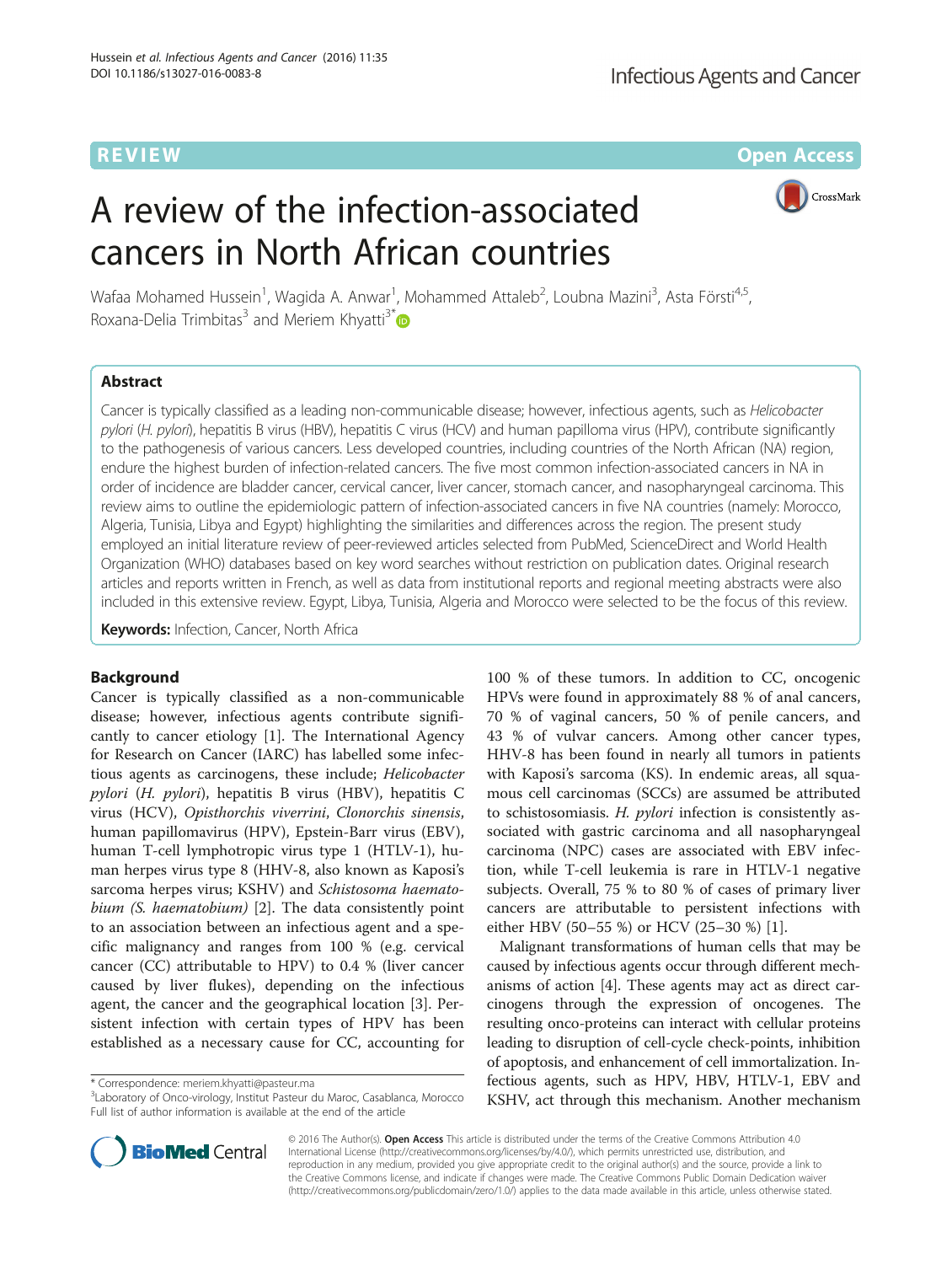of malignant transformation occurs as follows: chronic infection followed by chronic inflammation leads to the release of inflammatory mediators and the production of free oxygen radicals, which have direct mutagenic effects in addition to promoting tumor neo-vascularization and survival. Inflammation-induced cancers are associated with HCV, H. pylori and S. haematobium. Immunesuppression induced by human immunodeficiency virus (HIV-1), as well as KSHV and EBV, strongly increases the incidence of many other infection-associated cancers.

A systematic analysis by de Martel et al. from 2012 estimated that 16.1 % (about 2 million) of all new cancer cases reported during 2008, were directly attributable to infections; the majority of which (80 %, 1.6 million) originated in less developed countries. The proportion of infection-associated cancers ranged between 7.4 % and 22.9 % in developed and developing countries, respectively. According to the same study, in North African (NA) region the proportion was estimated at 12.7 %, with local variations between and within countries [\[1](#page-9-0), [5](#page-9-0)].

Hepatitis B and C, HPV, and H. Pylori have been associated with about 95 % of infection-associated cancer cases. Cancer sites affected include cancers of the liver, cervix, selected head and neck cancers, and gastric cancers. These viruses differ in their contribution to cancer burden worldwide. HPV contributes equally to the cancer burden in both developed and developing countries. H. Pylori results in more cancer cases in developed countries, while HCV and HBV result in higher cancer rates in developing countries [\[6](#page-9-0)]. In NA, the five most common infection-related cancers in descending order are: bladder cancer, cervical cancer, liver cancer, stomach cancer, and NPC (Table 1). This review aims to demonstrate the influence of infectious agents on cancer pattern in NA countries and to summarize and provide up-to-date data in a region-specific manner.

# Methods

The present study employed an initial literature review of peer-reviewed articles published in PubMed, Science-Direct, and World Health Organization (WHO) databases with no restriction on publication date. Original research articles and reports written in French, as well as data from institutional reports and regional meeting abstracts were also included in this extensive review. In the articles and reports, data in the NA countries (Egypt, Libya, Tunisia, Algeria and Morocco) were considered eligible when the nature of epidemiological data, such as prevalence and incidence rates, were specified. Combinations of keywords used in the searches were: infectious agents (EBV, HCV, HBV, schistosomiasis, HPV, H. Pylori, HHV-8 and HTLV-1); country name (Egypt, Algeria, Morocco, Tunisia, Libya, NA and Maghreb); cancer type (bladder, cervical, liver, hepatocellular carcinoma (HCC), anogenital, and NPC).

# Schistosomiasis and bladder cancer

Bladder cancer is the 11th most common cancer worldwide, affecting predominantly men (77 %), with an estimated 429,793 new cases in 2012 and 165,068 deaths in the same year [\[7, 8\]](#page-9-0). Egypt has the highest agestandardized incidence rate (ASR) of bladder cancer in men in NA (21.8/100,000 persons per year), followed by Algeria and Morocco (15.3/100,000 persons per year) and Libya and Tunisia (10.8/100,000 persons per year) (Fig. [1](#page-2-0)). Egyptian men also have the highest age standardized mortality rate in the world (11.1 per 100,000 men), which is twice the rate in Europe (5.2/100,000) and three times that in the United States (4.0/100,000) [[7\]](#page-9-0). Consistent with the worldwide data, cases in men comprise a higher fraction of bladder cancer as compared to women in NA (Fig. [1](#page-2-0)). This observation is likely due to the high prevalence of urinary schistosomiasis, and the high rate of smoking among men [\[9](#page-9-0)].

In the 1920s S. haematobium infection rates in Egypt were as high as 70–80 %. As a direct result of several control strategies that have been implemented throughout the country for the last two decades, Egypt has recently reached low schistosomiasis endemicity [[10](#page-9-0)]. The prevalence of schistosomiasis dropped to 6.6 % in 1993 and then to 1.9 % in 2002 and 1.2 % in 2006 [\[11](#page-9-0), [12](#page-9-0)]. Schistosomiasis is mostly eliminated in both Tunisia and Morocco, as no new cases were reported in these countries since 1984 and 2004, respectively [[13\]](#page-9-0). The Moroccan schistosomiasis elimination strategy started in 1994 and disease transmission was curtailed by 2009 based on

Table 1 Total cancer incidence per 100,000 of most common infection-associated cancers in North African countries<sup>a</sup>: Globocan, 2012 [\[7](#page-9-0)]

|                                   | Morocco | Algeria | Tunisia | Libva | Egypt |
|-----------------------------------|---------|---------|---------|-------|-------|
| Bladder (Schistosoma haematobium) | 5.8     | 5.9     | 8.3     | 8.6   | 13.1  |
| Cervix uteri (HPV)                | 14.3    | 8.5     | 4.8     | 9.7   | 2.3   |
| Liver (HCV and HBV)               | 1.2     | 1.5     | 1.1     | 4.8   | 25.5  |
| Stomach (Helicobacter pylori)     | 4.0     | 6.0     | 4.2     | 3.7   | 2.5   |
| Nasopharyngeal (EBV)              | 2.3     | 3.2     | 2.3     | 231   | 0.3   |

<sup>a</sup>Total cancer incidence (not only the incidence attributed to infectious agents)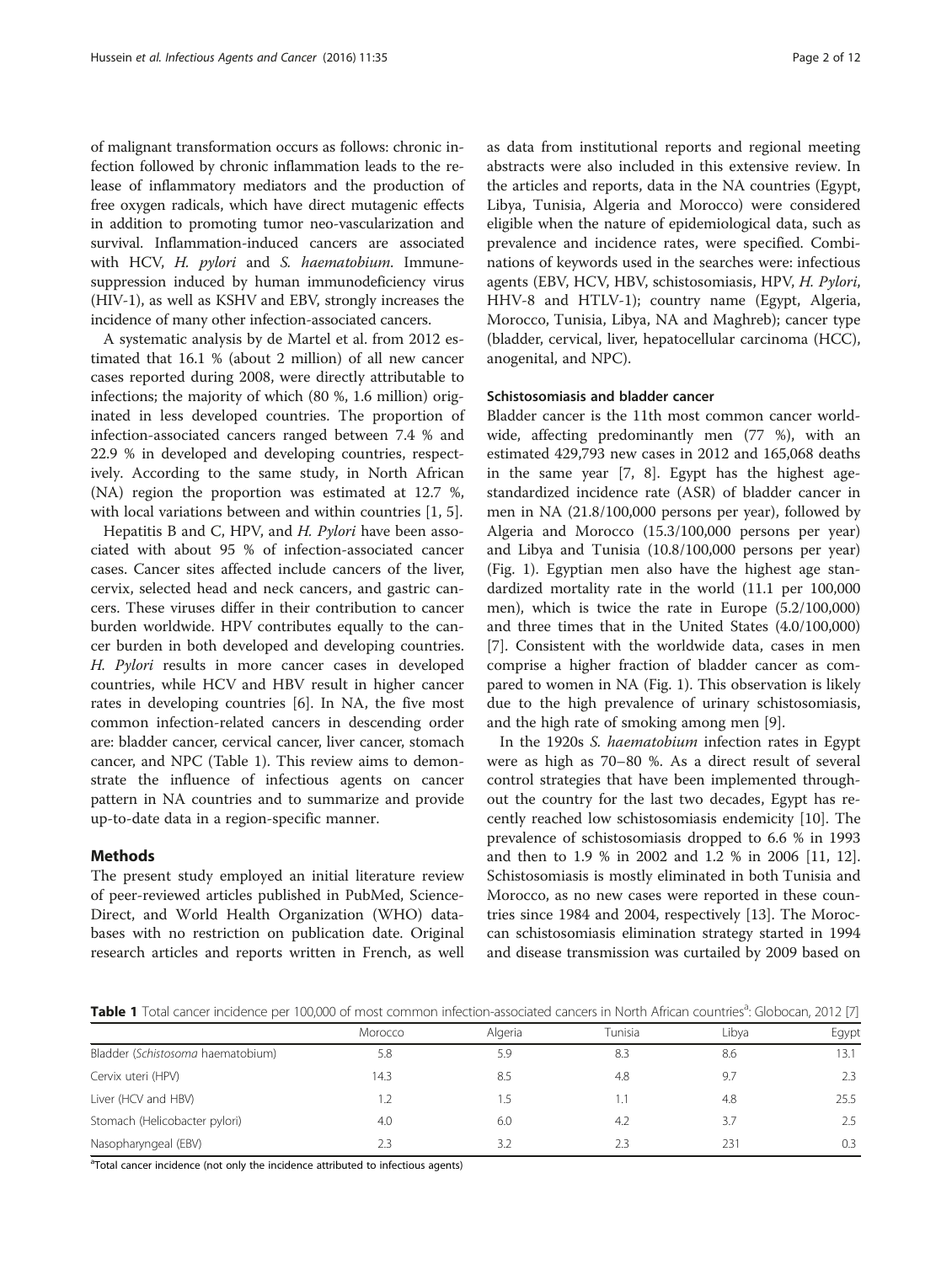<span id="page-2-0"></span>

the absence of serum antibodies, indicating undetectable or complete absence of transmission, in a sample of 2,382 children selected from provinces with a history of high incidence [\[14\]](#page-9-0). In Libya, S. haematobium is endemic in some limited regions (near the Mediterranean coast, in the central part and near the southwestern border of Algeria). The estimated prevalence of Schistosoma in Libya between 2003 and 2010 was 5 %. In Algeria, S. haematobium is absent in most parts of the country and the risk of infection is localized in the province of Boumerdes [\[15](#page-9-0)].

Regarding bladder cancer incidence, the Algerian cancer registry, Setif, reported an increased trend in bladder cancer during a study period of 25 years (from 1986 to 2010). Bladder cancer rates (per 100,000) increased in men from 1.6 in 1986–1990 to 10.3 in 2006–2010 [\[16](#page-9-0)]. Similarly, in Morocco, based on the Casablanca cancer population registry, the ASR of bladder cancer increased in men from 5.8 in 2004 to 10.2 in 2007 [\[17\]](#page-9-0). Different trends were observed in the other NA countries, with either a stabilized or a decreasing tendency. The incidence rates remained stable over time in Tunisia (1993–2006) [[18\]](#page-9-0). Bladder cancer ASR decreased from 11.7 in 2003 to 3.2 in 2012 among men in Libya [\[19](#page-9-0)]. In Egypt, the relative frequency of bladder cancer dropped from 27.6 % in 1970 to 11.7 % in 2007, which correlates well with a decrease of Schistosoma association from 82.4 % to 55.3 % during the same study period. A significant rise of tobacco-associated transitional cell carcinoma (TCC) from 16 % to 65.8 % and a decrease in SCC from 75.9 % to 28.4 % was however reported for the same period [[20](#page-9-0)].

Shistosomiasis-associated bladder cancer presents a distinctive clinicopathologic profile, different from that reported from the Western countries. In contrast to the Western countries, which predominantly exhibit TCC as the major form of bladder cancer (estimated at 90– 95 %), Egypt has reported as much as 75 % of their cases as SCC in the past [[9, 21, 22](#page-9-0)]. Between 1970 and 1974, 26.7 % of patients registered in the National Cancer Institute (NCI) at Cairo University suffered from bladder cancer attributed to schistosomiasis [\[21\]](#page-9-0). Another study of 2778 patients at the NCI, showed that bladder cancer patients in 2005 had a six fold increased risk of TCC vs. SCC compared with patients treated in 1980 [[23\]](#page-9-0). Thus, despite the considerable elimination of S. haematobiumrelated infections and hence the resulting bladder cancer, the effect of that had been impeded by tobacco-related bladder cancer among Egyptian men.

# Human Papilloma virus and cervical cancer

Cervical cancer is the world's third most common cancer among women, with an ASR of 14 per 100,000 women. The main bulk of CC cases occur in developing countries (85 %), yet NA countries show an overall low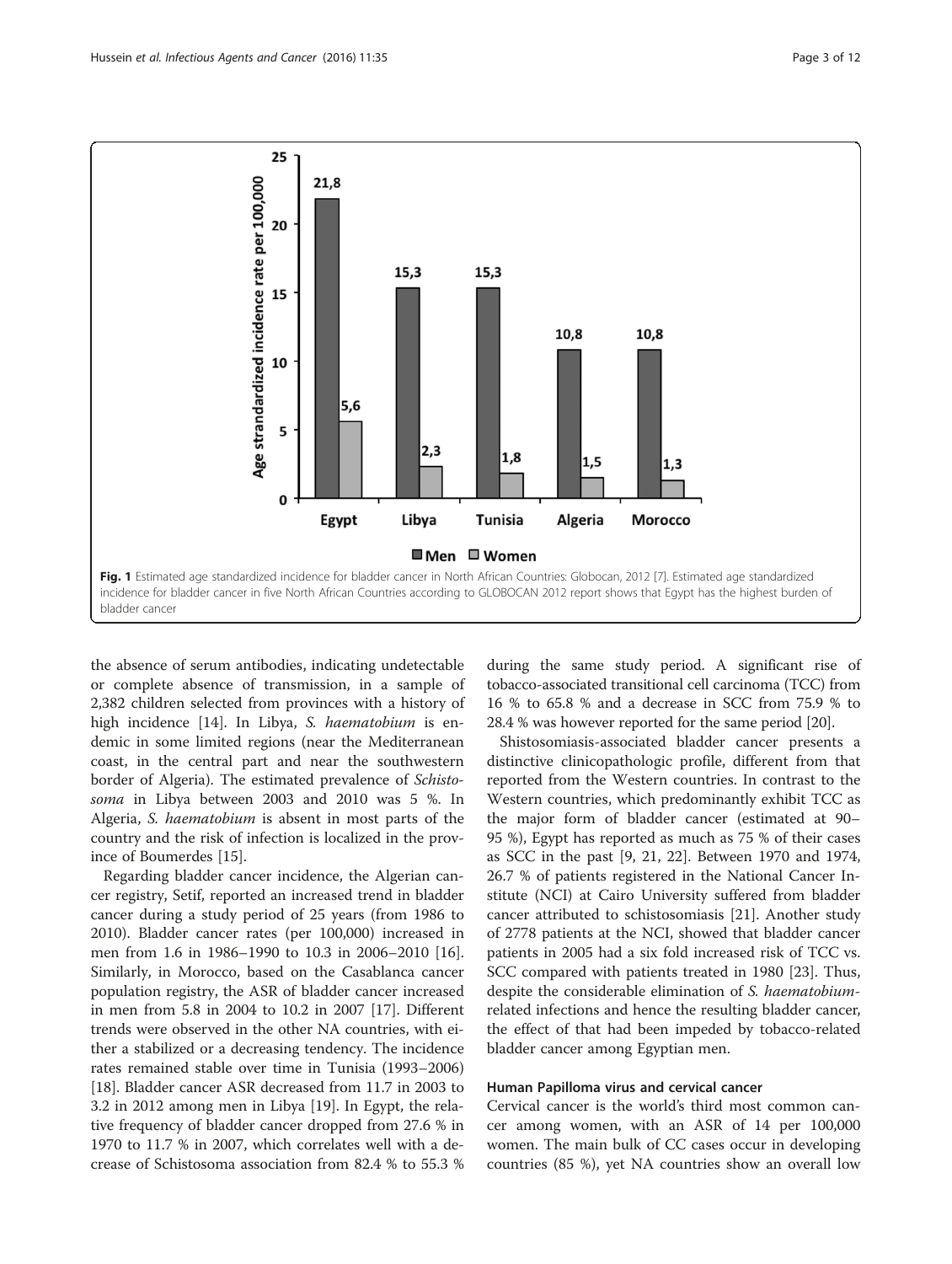incidence (ASR: 6.6 per 100,000). Despite the relatively low incidence rates, CC is the second most common cancer among women in Algeria and Morocco and the third most common cancer in Tunisia. An increasing East-West gradient exists, ranging from as low as 2.3/ 100,000 women in Egypt to as high as 14.3/100,000 women in Morocco (Fig. 2) [\[7](#page-9-0)].

The age specific rates in Algeria and Morocco, were found to increase rapidly with age until 50–54 or 55–59 years, and then remained constant (Algeria) or decline (Morocco). Incidence rates reached relatively high values (almost 60/100,000) in Morocco between the ages of 50–54 years and around 40/100,000 in Algeria for ages above 55 years. In Egypt, the incidence rate was lower than 10/100,000 across all age groups. No cases of CC were observed among women below 30 years of age in Algeria, Morocco, and Egypt [\[24](#page-9-0)].

Almost 100 % of all CC cases are caused by the HPV, which ranks as the most common sexually transmitted infection globally [\[3](#page-9-0)]. There are more than 150 strains of HPV with varying carcinogenic potential. HPV-16 and 18 overshadow other strains (31, 33, 35, 45, 52 and 58) contributing to over 70 % of all CC cases and being responsible for 41–67 % of high-grade cervical lesions and 16–32 % of low-grade cervical lesions [[25](#page-9-0)–[27](#page-9-0)]. Paucity of published data in the NA region obscure the true epidemiological picture, however it is estimated that HPV

prevalence falls between 5–12 % in low-risk population groups and 20–49 % in high-risk groups, with an average of 21.3 % [[28\]](#page-9-0). Data of a meta-analysis also reported that the crude and adjusted HPV prevalence among women with normal cytological findings in NA (Egypt, Tunisia, Morocco and Algeria) were estimated at 10.9 % and 9.2 %, respectively [\[29\]](#page-9-0). The average prevalence is slightly higher in cases of cervical intraepithelial neoplasia (CIN) and established CC cases (25–90 % and 61– 98 %, respectively) [[28](#page-9-0)]. Mirroring the global situation, HPV16 is the most prevalent type among diagnosed cancer cases in NA countries (59 %), followed by HPV-18 (8.6–17 %) [[30\]](#page-9-0). According to data available till 2013, NA countries resemble each other in HPV prevalence, which hovers around 10.5 %, aside from Tunisia which has a higher national prevalence (14.6 %), reasons for which are presently unclear (Table [2\)](#page-4-0) [\[31\]](#page-9-0).

# Human Papilloma virus and other ano-genital cancers

While HPV is the major cause of various types of anogenital cancers, such as anal, vulvar, vaginal, and penile cancers, few studies report this correlation perhaps due to their low incidence rates, and a focus on CC, respectively. Anal cancer has a low worldwide incidence of 1 per 100,000 in the general population. Interestingly, the majority of vulvar cases were found in developed nations. Contrary to vulvar cancer, a higher prevalence

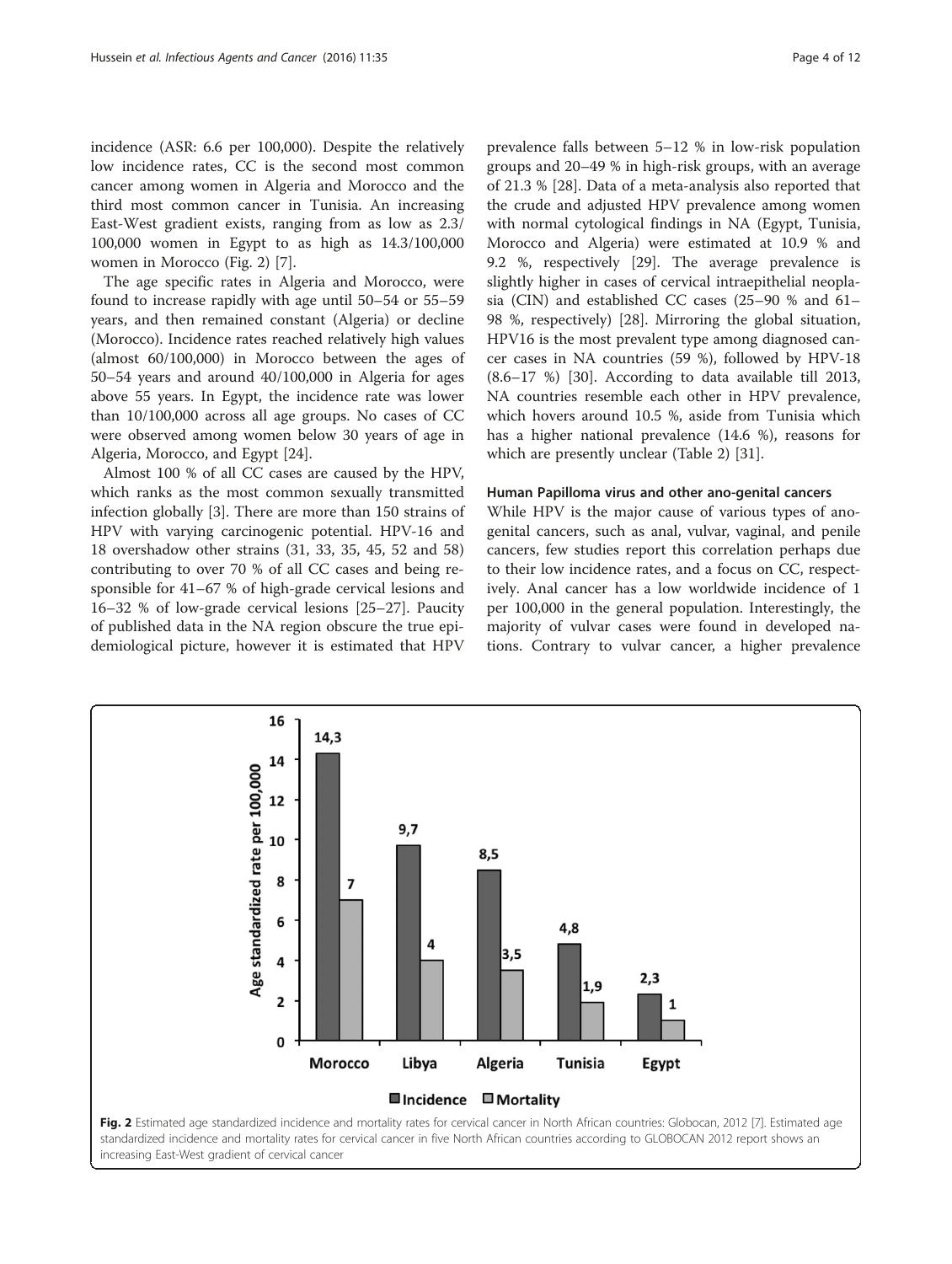| Country | HPV prevalence in women<br>with normal cytology | HPV 16 and/or 18 in women with |                   |                    |                 |  |
|---------|-------------------------------------------------|--------------------------------|-------------------|--------------------|-----------------|--|
|         |                                                 | Normal cytology                | Low grade lesions | High grade lesions | Cervical cancer |  |
| Egypt   | 10.5                                            | 5.1                            | 18.5              | 40                 | 78.4            |  |
| Libya   | 10.7                                            | 5.1                            | 18.5              | 40                 | 78.4            |  |
| Tunisia | 14.6                                            | 5.2                            | 18.5              | 40                 | 78.4            |  |
| Algeria | 10.5                                            | 9                              | 18.5              | 40                 | 77.1            |  |
| Morocco | 10.5                                            | 2.9                            | 20.9              | 40                 | 79.2            |  |

<span id="page-4-0"></span>Table 2 HPV prevalence in North African countries among different cell types according to data available till 2013 [[31](#page-9-0)]

(68 %) of vaginal cancer was observed in developing nations. Equally rare is worldwide incidence of penile cancer (22,000 new cases/year), which is highly positively correlated with CC [[32](#page-9-0)–[34\]](#page-9-0). Low incidences of anogenital cancers have been reported across NA countries. ASRs of ano-genital cancers in NA countries did not exceed 3.1/100,000 for anal cancers, 0.7 for vulvar cancer and 0.4 for vaginal cancer (Table 3). Libya and Morocco do not currently have any official, published data [[35](#page-10-0)–[37\]](#page-10-0).

The only available data on HPV in anogenital cancers from NA are from a population from west Algeria, reporting a prevalence of HPV of 40 % in vaginal cancers, 17 % in vulvar cancers and 33 % in anal cancers [[38](#page-10-0)].

# Viral hepatitis and liver cancer

Globally, liver cancer or HCC is the fifth cancer among men (7.5 % of all cancers in men) and the ninth among women (3.4 % of all cancers in women). About 85 % of cases occur in developing countries with 2.4:1 male to female ratio [\[7](#page-9-0), [39](#page-10-0)]. In NA, liver cancer is the most common cancer in men and the second most common one among women with an estimated ASR of 18 and 7 per 100,000 men and women, respectively. A large disparity exists with a decreasing East-West gradient observed across the region, where incidence in both sexes ranges from a lowest of 1.1/100,000 in Tunisia to a highest of 25.5/100,000 in Egypt (Fig. [3](#page-5-0)). In Egypt, the male:female ratio reaches 3.8:1, probably due to the higher prevalence

Table 3 Age-standardized incidence rate (ASR) of ano-genital cancers in North African countries [\[35](#page-10-0)–[37](#page-10-0)]

|                | Egypt | Tunisia | Algeria                                                                   |
|----------------|-------|---------|---------------------------------------------------------------------------|
| Anal cancer    | 0.4   | 0.2     | Algiers:<br>Male 3.1; Female 2.5<br>Setif region:<br>Male 0.1; Female 0.1 |
| Vulvar cancer  | 0.7   | 0.3     | Algiers: 0.1<br>Setif region: 0.0                                         |
| Vaginal cancer | 0.2   | 0.4     | Algiers: 0.1<br>Setif region:0.2                                          |
| Penile cancer  | 0.0   | 0.0     | Algiers: 0.0<br>Setif region:0.0                                          |

of HBV and HCV among men. In addition, the relatively high rates of NHL in Egypt may be explained, in part, by the high HCV prevalence in the country [\[7](#page-9-0)].

About 5 % of all cancers are thought to be the direct result of chronic infections with hepatitis viruses [\[3](#page-9-0)]. A strong geographic correlation has been found globally between the incidence of liver cancer and the prevalence of hepatitis B surface antigen (HBsAg) or hepatitis C antibody (anti-HCV) [[40](#page-10-0)–[43\]](#page-10-0). Chronic HCV is implicated in most HCC cases in developed countries and in one-third of cases in developing countries [[44](#page-10-0)]. In NA there is a 33-fold increase in HCC with HCV infection and a 10-fold increase with HBV infection [\[45](#page-10-0)]. In addition, there is evidence for a causative association between chronic HCV infection and non-Hodgkin lymphoma (NHL), although the underlying mechanism is still not fully understood [[46](#page-10-0)–[48](#page-10-0)].

# Hepatitis B

Most NA countries have an intermediate endemicity of HBV (Table [4](#page-5-0)) [\[49\]](#page-10-0). In Algeria, there is a significant lack of recent data on the prevalence of HbsAg in the general population, with the last publication dating back almost 20 years ago. The WHO estimates the prevalence in Algeria to stand anywhere between 2 % to 7 %, while Khelifa et al. reported it as 2.2 % in North Eastern regions in 1998 with HBV genotype D being the most common there accounting for 93 % of all HBV infections [[50](#page-10-0)].

The sero-prevalence of HBsAg in the general population in Libya varies between 1.3 % and 5.8 %. A national seroepidemiological study conducted between 2004 and 2005 showed a prevalence of 2.2 % with 120,000–150,000 chronic HBsAg carriers [[51](#page-10-0)]. A study on hemodialysis patients detected HBsAg prevalence of 2.6 % [\[52\]](#page-10-0). A low prevalence (1.3 %) was found among blood donors. HBV genotype D is the most prevalent in Libya [\[53\]](#page-10-0).

Morocco has a low estimated prevalence for chronic HBV, ranging between 1 % and 3 % [[54](#page-10-0)–[58](#page-10-0)]. The HBsAg burden in the general population is 1.5 %, which was similar to that reported among health professionals (1 %), yet this figure increases to 1.7 % among sexually active subjects and to 2 % among hemodialysis patients [[54](#page-10-0)–[56](#page-10-0), [59\]](#page-10-0). At Moroccan blood banks, the prevalence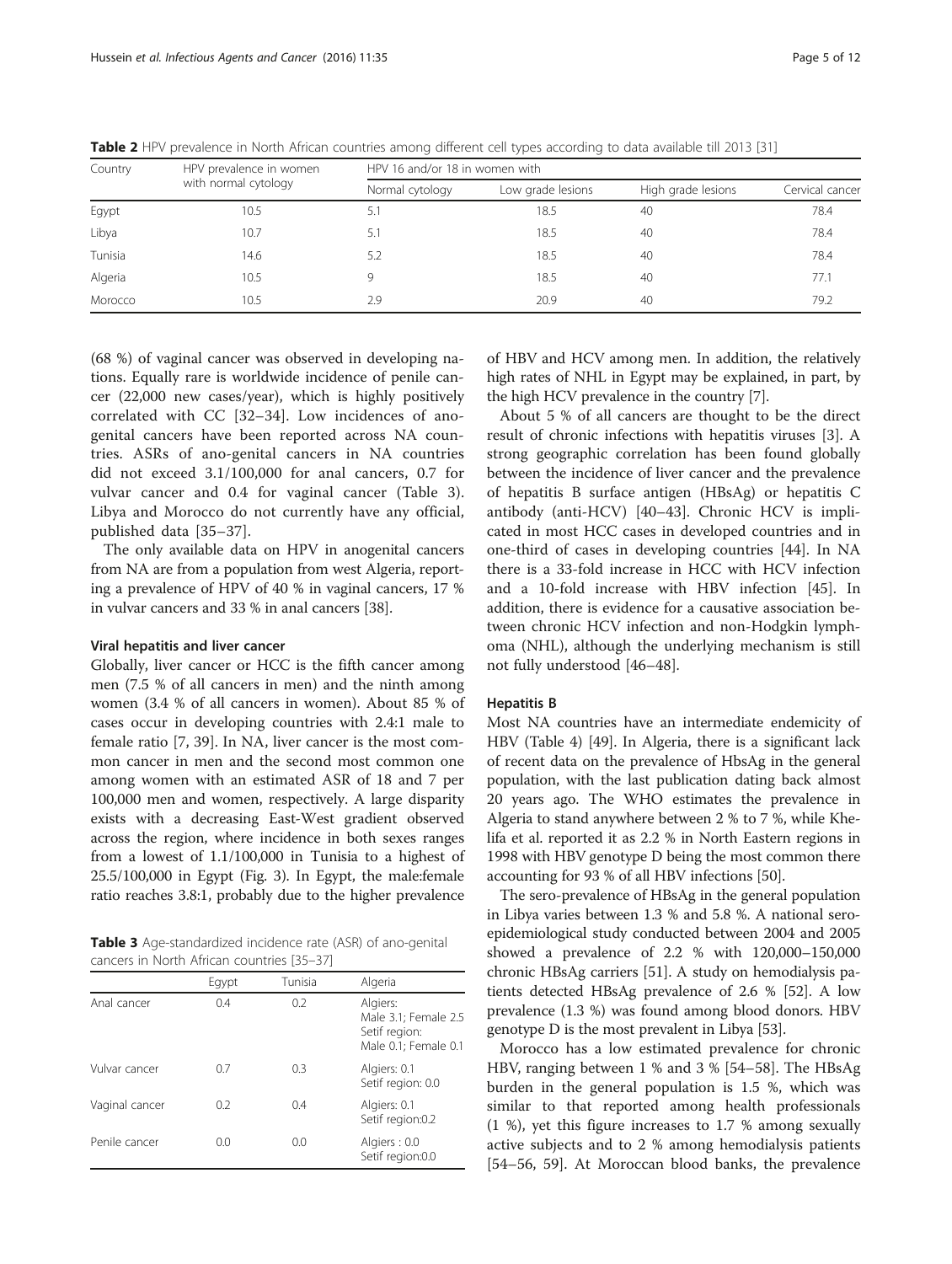<span id="page-5-0"></span>

has remarkably decreased between 2000 and 2010 from 2.5–2.8 % to 0.8–1.3 % [\[57, 59, 60](#page-10-0)]. HBV genotype D accounts for 90 % of all HBV infections in Morocco [\[61\]](#page-10-0).

In Tunisia, the estimated HBV prevalence ranges between 2 % and 7 %, being highest in South and Midwest regions. A survey on blood donors in 1994 revealed a prevalence of 5 % [\[62](#page-10-0)]. In 2010, the overall prevalence of HBsAg burden in a population of chronic carriers and of volunteers was 5.3 % and 2.9 % respectively. A large study conducted in 1997 found that 6.5 % of the study group was HBsAg positive [[63\]](#page-10-0). HBV genotype D was found in 80 % of patients in Tunisia with dominant subgenotype D7 [[64](#page-10-0), [65](#page-10-0)].

In Egypt, an earlier study reported HBsAg prevalence between 8 % and 11.7 % [[66](#page-10-0)]. Recently, HBV prevalence in the general population has been varying from 1.3 % to 6.7 % [[49\]](#page-10-0). Recent blood donor screening revealed a prevalence of HBsAg of 1.3–1.4 % [[67, 68\]](#page-10-0). However, another cross-sectional study found that 16.6 % of blood

donors were positive for total anti-HBV core antibodies of which 64 % were positive for HBsAg [[69\]](#page-10-0). The prevalence of HBV among Egyptian liver cancer patients was 25.9 % and was shown to decrease over time [[70](#page-10-0)]. HBV genotype D accounts for an estimated 87 % of the total infection in Egypt [[71\]](#page-10-0).

## Hepatitis C

The global HCV prevalence is 2.35 % with estimated 160 million chronically-infected people [[72\]](#page-10-0). It is a major cause of severe liver disease resulting in 0.35 million annual deaths [\[73](#page-10-0)]. HCV infection is a major public health issue in the NA Maghreb region (Morocco, Mauritania, Algeria, Tunisia, and Libya), where the prevalence ranges between 1–2 %. The highest prevalence however is reported in Egypt, ranging from 6 % to 28 % with an average of 14.7 % [\[74\]](#page-10-0). In addition, immigrants from the NA region to Europe were shown to have a higher prevalence compared to the general European Union population in

**Table 4** Prevalence of HBV in North African countries according to data available till 2013 [\[49\]](#page-10-0)

| Country |         | HBV prevalence (%) in population HBV prevalence (%) in Hemodialysis patients Most common genotypes |  | Less common genotypes |  |  |
|---------|---------|----------------------------------------------------------------------------------------------------|--|-----------------------|--|--|
| Egypt   | 4       | -4.1                                                                                               |  | Subtype D1            |  |  |
| Libya   | $2 - 7$ | $2.6$ [52]                                                                                         |  |                       |  |  |
| Tunisia | $2 - 7$ | No data                                                                                            |  | A, E                  |  |  |
| Algeria | 3.6     | No data                                                                                            |  | A, E                  |  |  |
| Morocco | -1.3    |                                                                                                    |  |                       |  |  |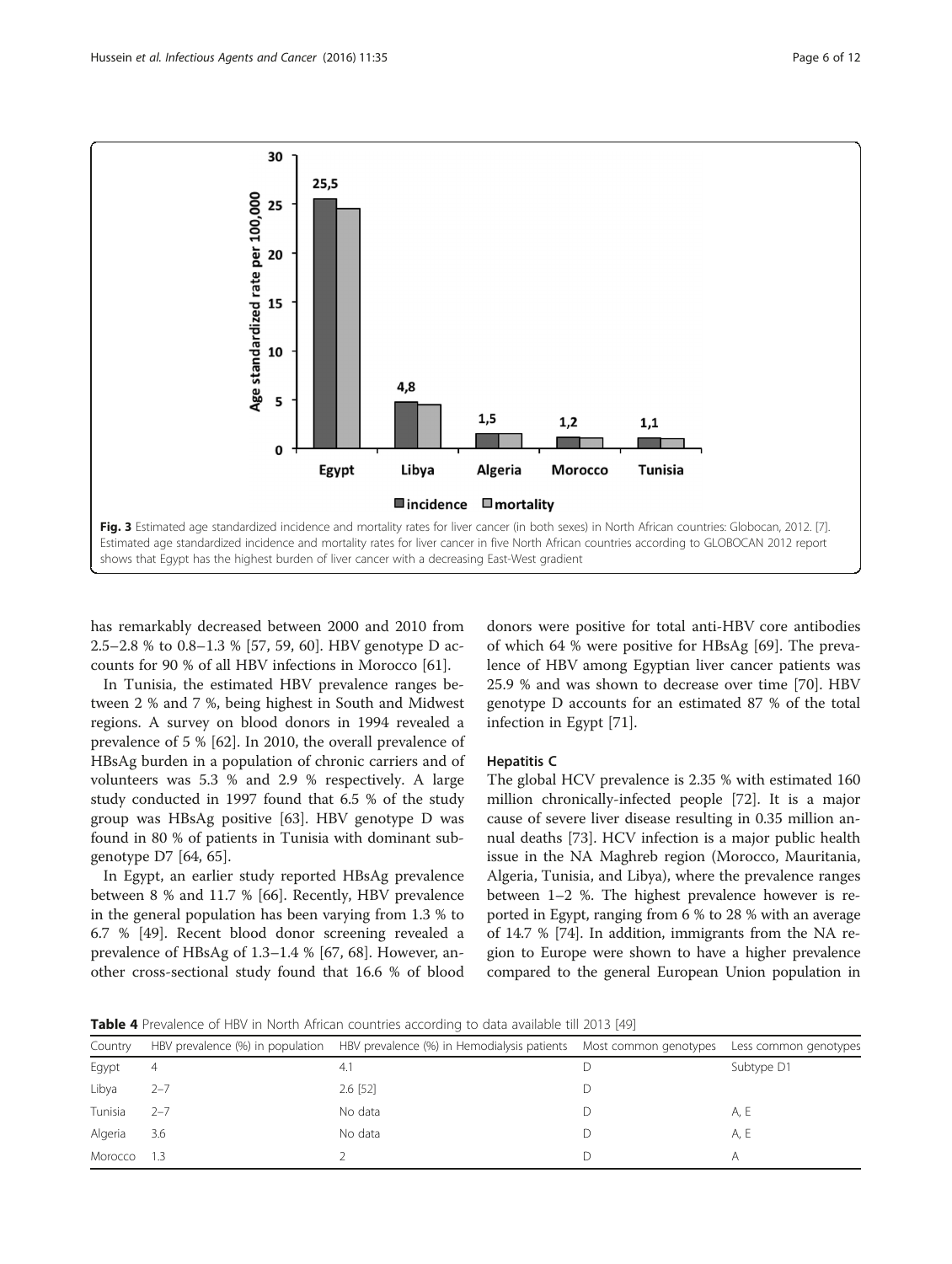host countries, raising the issue of national immigrant screening programs [\[75](#page-10-0)–[77](#page-10-0)].

In Algeria, a survey conducted in 1995 among blood donors and pregnant women, found an HCV prevalence of 0.2 % [\[78](#page-10-0)]. The Algerian Ministry of Health estimated that the prevalence had reached 2.5 % in 2009 [\[79](#page-10-0)]. High prevalence rates, were found among hemodialysis patients (25 % to 53 %) and in hemophiliacs (31.6 %) [\[80](#page-10-0)]. In Algeria, subtype 1b is the most prevalent genotype (86.2 %) [[81\]](#page-10-0).

In the mid-1990s, the prevalence of HCV cases among Libyan general population was 8 % and was labeled as 'community acquired' [[82](#page-10-0)]. A more recent national seroepidemiological survey denoted that the prevalence had declined to 1.2 % [[51\]](#page-10-0). Prevalence was higher among renal dialysis (20.5 %) and poly-transfused patients (11 %), transmission being mainly nosocomial [\[83](#page-10-0)]. Genotype 4 was the most common (35.7 %), followed by genotype 1 (32.6 %) [\[84](#page-10-0)].

In Morocco, the estimated prevalence among the general population and blood donors was 0.3 % and 2 % respectively [[85](#page-10-0)–[87\]](#page-11-0). The highest prevalence rates were observed in hemodialysis patients (34 %-68 %), hemophiliac patients (42 %), and intravenous drug users (60.1 %) [\[85,](#page-10-0) [88](#page-11-0)–[91\]](#page-11-0). A survey conducted in 2001 in Casablanca revealed a 5 % prevalence of anti-HCV antibodies in traditional barbers. A more recent study showed a low prevalence among young army recruits (0.35 %), blood donors (0.33 %), and hospitalized patients (3.08 %) [[60](#page-10-0)]. The most commonly found HCV genotypes were 1b (47.6 %), 2a/2c (37.1 %) and 1a (2.8 %) respectively [\[92\]](#page-11-0).

In Tunisia, the average prevalence of anti-HCV antibodies is 1.6 % ranging between 0.3 % in the south and 3 % in the northwest region where several reports revealed the presence of a chronic hepatitis C cluster. An average prevalence of 0.6 % was reported in blood donors. Genotype 1b predominates and the prevalence ranges from 79 % to 90 % [\[62](#page-10-0), [93](#page-11-0)–[95\]](#page-11-0).

The Egyptian Demographic Health Survey of 2008 estimated the prevalence of anti-HCV antibodies to be 14.7 %; the highest in the world to date. This inflated prevalence is thought to be associated with the mass parenteral anti-schistosomiasis therapy implemented during the 1950s-1980s [[96](#page-11-0)–[98\]](#page-11-0) resulting in a large reservoir of chronic HCV. Between 2000 and 2007 the annual seroprevalence of HCV among blood donors declined from 17.7 % to 7.4 % [\[67\]](#page-10-0). However, ongoing endemic transmission is suggested with an estimated incidence of nearly 6.9/1,000 persons per year [\[96, 99](#page-11-0)]. HCV genotype G4 is the most common genotype in Egypt [\[98](#page-11-0)].

A meta-analysis of 32 case-control studies reported that co-infection with HBV and HCV is strongly associated with HCC  $(OR = 165)$ , compared with mono-infection with HCV (OR =17) or HBV (OR = 23) [\[100](#page-11-0)].

Similarly, a recent study in the NA region reported a 33 fold increase in HCC with HCV infection and a 10-fold increase with HBV infection [ [45\]](#page-10-0). This risk increased 84-fold when patients were co-infected by both viruses, suggesting a synergistic effect between the two infections, although the exact mechanism has not yet been established.

A multicenter case-control study conducted between 2002 and 2005 in patients with HCC from Algeria, Morocco and Tunisia, reported that 60 % of HCC patients were positive for anti-HCV and 18 % for HBsAg [[45](#page-10-0)]. In Egypt, there was a significant increase in the annual proportion of patients with HCC among chronic liver disease patients attending the Cairo liver center, during a study period ranging from 4.0 % in 1993 to 7.2 % in 2002, with a significant drop of HBsAg positivity among HCC patients from 38.6 % to 20.5 % and a slight increase of HCV positivity from 85.6 % to 87.9 % [\[101\]](#page-11-0).

The Algerian Cancer Registry in Setif was the only one that could provide longitudinal data on HCC over a 25 year period (from 1986 to 2010). The liver cancer rate was found to increase since 1996–2000 after a decrease for both sexes (annual percent changes of +8.9 % in men and +5.4 % in women) [\[16\]](#page-9-0). In Libya, no significant change in liver cancer incidence was observed between 2003 (ASR = 3.3) and 2012 (ASR = 4)) [\[19\]](#page-9-0).

# H. Pylori and stomach cancer

Stomach cancer is the 4th common cancer in men and the 6th in women worldwide with an ASR of 17.4 and 7.5 per 100,000 respectively. Stomach cancer incidence is much less in NA (ASR: 4.3 and 2.7 per 100,000 in men and women, respectively) with an increasing East-West gradient (Fig. [4\)](#page-7-0) [\[7](#page-9-0)].

H. pylori infection is the etiological agent in various gastric pathologies and the disease severity has been attributed to some  $H.$  *pylori* genotypes [\[102](#page-11-0)]. It is estimated that H. pylori infection increases the risk of stomach cancer by nearly six times. Prevalence rates differ by age, ethnicity and socioeconomic characteristics, being higher in developing countries [[103](#page-11-0)].

In Morocco, a 69 % prevalence of H. pylori infection was found among patients with digestive complaints. Commonly infected sites were the atrium (73 %), the corpus (21 %) and the pylorus (6 %). The potentially carcinogenic cagA antigen was detected in 42.3 % of cases [[104](#page-11-0)]. In Egypt, several studies showed high prevalence of infection in various settings. H. pylori IgG antibodies were detected in 68 % of a group of women with primary fibromyalgia [[105](#page-11-0)]. H. pylori prevalence of 72.38 % was found among school children [\[106](#page-11-0)]. In Tunisia, 66.7 % of a group of symptomatic patients were seropositive for H. pylori compared to 64 % of a group of blood-donors [[107](#page-11-0)]. The prevalence of  $H.$   $pylori$  infection reached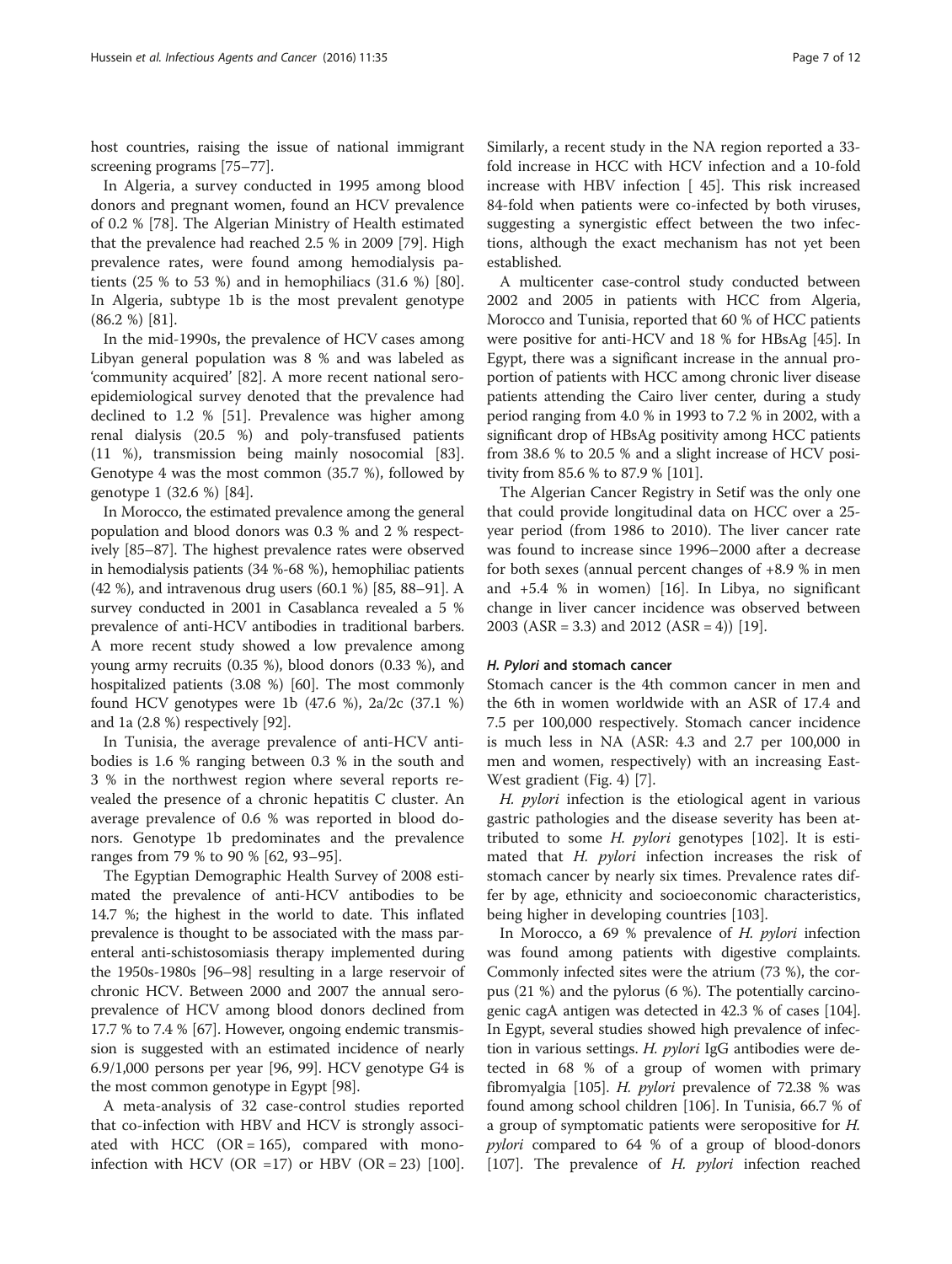<span id="page-7-0"></span>

51.4 % among six-year old children [\[108\]](#page-11-0). The estimated prevalence of H. pylori infection in Algeria was over 70 % [[109](#page-11-0)]. In 1989, a sero-epidemiological study found that the prevalence among children in the first decade of life was 45 % which rose steadily to reach 92 % among those in the fifth decade [[110](#page-11-0)]. Despite the high infection rates in NA countries, stomach cancer remains relatively low, indicating that other determinants such as genetic factors or virulence of the organism influence the carcinogenic potential and ultimate cancer development.

### Epstein-Barr virus associated cancers

NPC is the 22nd most common cancer worldwide, but it is the 6th most common cancer in NA. In addition to NA it is prevalent in Southern China, Southeast Asia, Japan and the Middle East [\[111, 112](#page-11-0)]. EBV is a group I carcinogen, implicated in NPC, Burkitt's Lymphoma, Hodgkin's, non-Hodgkin's and T cell lymphoma [[113](#page-11-0)].

EBV infects over 95 % of the global adult population [[114\]](#page-11-0), yet NPC results from an interaction between EBV infection and environmental/genetic factors [[112](#page-11-0)]. The highest observed incidence of NPC in NA is in Algeria (3.2/100,000) and the lowest is in Egypt with 0.3/100,000 (Fig. [5\)](#page-8-0). Interestingly, some typical NA foods seem to be associated with increased risk of NPC [\[115, 116](#page-11-0)]. A study conducted over 4 years (2002–2005), in Morocco,

Algeria and Tunisia reported that the consumption of butyric acid (found in rancid butter (smen), rancid sheep fat, and dried mutton stored in oil (quaddid)) was significantly associated with an increased risk of NPC, with the presence of butyric acid in these traditional foods acting as a potential EBV activator [[116](#page-11-0)].

# HHV8 and Kaposi's sarcoma

Kaposi's sarcoma (KS) does not appear in the top 25 cancers in the world, however, it is the 10th most common cancer in Africa, with an ASR of 4.7/100,000 probably due to the high prevalence of HIV [[7](#page-9-0)]. In Morocco, anti-HHV8 antibody was found in 92 % of KS cases, mostly affecting males [[117](#page-11-0), [118\]](#page-11-0). Kaposi sarcoma was the cause of death in 6 % of a sample of HIV-positive patients [\[119\]](#page-11-0).

In Tunisia, the sero-prevalence of HHV8 was 13.8 % in blood donors, 13 % in pregnant women, and 12 % in children [\[120\]](#page-11-0). HHV8 was found in 17 % of kidney transplant patients [\[121](#page-11-0)]. Another study noted that 7 % of adult renal transplant recipients developed various cancers, of which 41.6 % developed KS [[122](#page-11-0)]. Kaposi sarcoma was found in 4.5 % of skin cancer patients registered in southern Tunisia over a period of 24 years (1979–2002) [[123\]](#page-11-0). In a small cohort with acquired immunodeficiency syndrome (AIDS), KS emerged in 22.7 % of cases within 0 to 10 years. This time frame was similar in the neighboring Morocco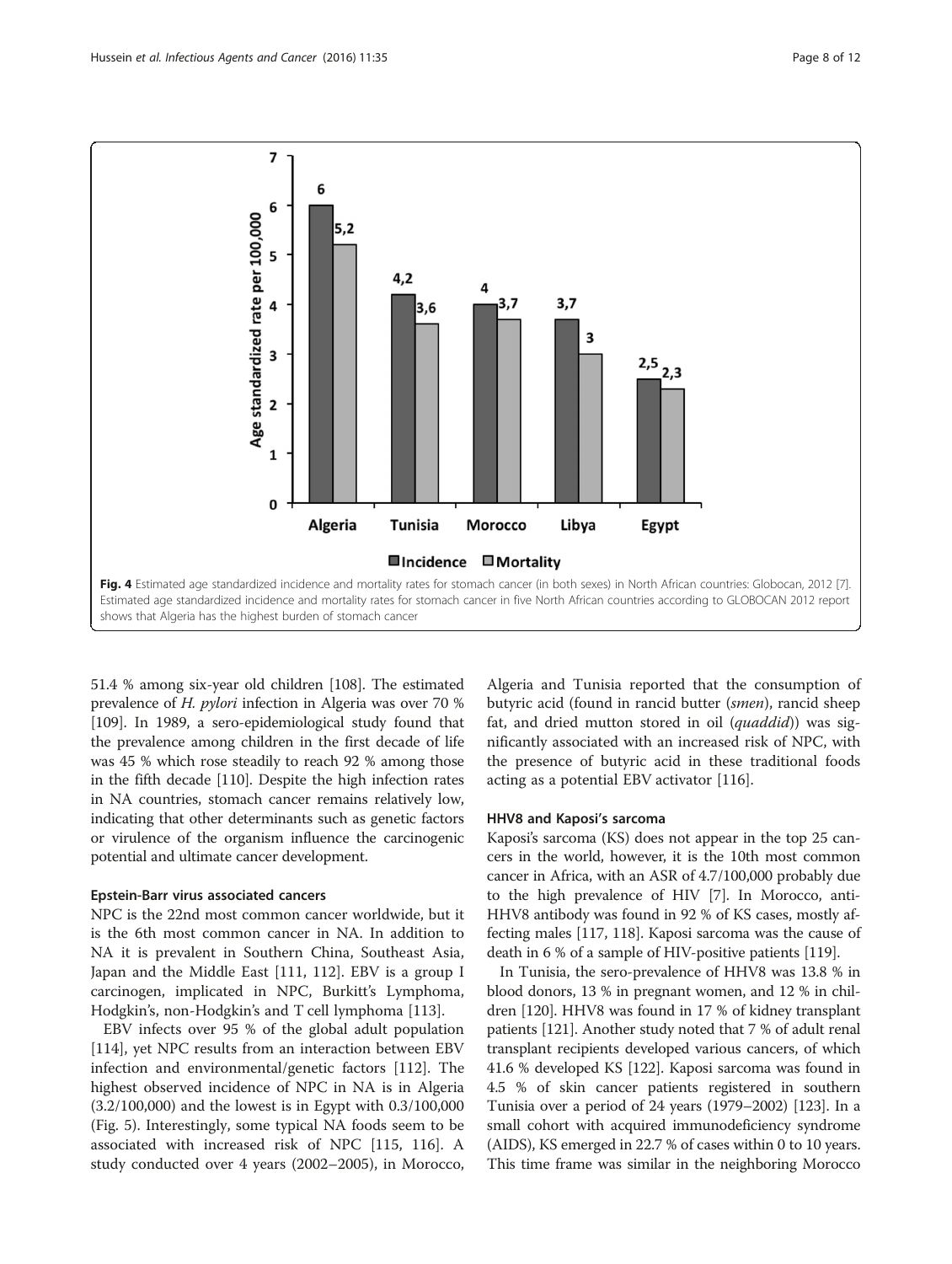<span id="page-8-0"></span>

[[124](#page-11-0)]. In Egypt, a prospective study on 1–4 year old children with febrile syndrome showed that 41.9 % were seropositive for HHV-8 [\[125\]](#page-11-0). There is a general lack of data on this subject in Algeria.

# HTLV-1 and T-cell Leukemia

There is a close association between T-cell Leukemia and the presence of antibodies to HTLV-I [\[126\]](#page-11-0). However, few studies have been carried out in the last decade in Africa and the number of tested individuals is limited. Sero-positivity for HTLV-I in Morocco is 0.6 %. In Tunisia, Algeria and Egypt, HTLV-I/II infections were not observed in blood donors or recipients [[127](#page-11-0)].

# Conclusion

Differences in the rates of infection-related cancers across NA countries are manifested in the high incidence of bladder and liver cancers and NHL in Egypt versus the remarkably increasing East-West gradient of CC. Rates of NPC were also high in all the NA countries except Egypt.

The burden of infection-related cancers is still underestimated worldwide and associations with new infectious agents remain yet to be explored. If infectious diseases associated with cancers were prevented, it is estimated that there would be 26.3 % fewer cancer cases in developing countries and 7.7 % in developed countries.

The administration of the HBV vaccine in addition to the routine screening of blood and blood products for HBV and HVC have resulted in a reduced incidence of liver

cancer. Furthermore, HPV vaccines which protect against HPV-16 & 18 are now available and have the potential to reduce the incidence of CC. A paradox is the incidence of SCC of bladder cancer, which markedly decreased in Egypt as a result of the success of schistosomiasis control, although increased smoking doubtless is a factor contributing to the increased proportion of TCC bladder cancer in Egypt. The intermediate prevalence of many communicable diseases in NA requires a constant epidemiological surveillance and the rapid adoption of available preventative vaccines in addition to health education about region-specific risk factors. Therefore the strategy should shift from a therapy-based one which is employed after the development of a specific malignancy is linked to an infectious agent to a preventative one based on national vaccination campaigns, population education on risk factors and other lifestyle-related preventative measures.

#### Abbreviations

AIDS, Acquired immunodeficiency syndrome; ASR, Age standardized incidence rate; CC, Cervical cancer; EBV, Epstein-Barr virus; H. pylori, Helicobacter pylori; HBsAg, Hepatitis B surface antigen; HBV, Hepatitis B Virus; HCC, Hepatocellular carcinoma; HCV, Hepatitis C Virus; HHV-8, Human herpes virus type 8; HIV-1, Human immunodeficiency virus; HPV, Human papillomavirus; HTLV-1, Human T-cell lymphotropic virus type 1; IARC, International Agency for Research on Cancer; IgG, Immunoglobulin G; KS, Kaposi's sarcoma; KSHV, Kaposi sarcoma- associated herpes virus; NA countries, North African countries (Egypt, Libya, Tunisia, Algeria and Morocco); NA, North Africa; NCI, National Cancer Institute at Cairo University; NHL, Non-Hodgkin lymphoma; NPC, Nasopharyngeal carcinoma; OR, Odds ratio; S. haematobium, Schistisoma haematobium; SCC, Squamous cell carcinoma; TCC, Transitional cell carcinoma; WHO, World Health Organization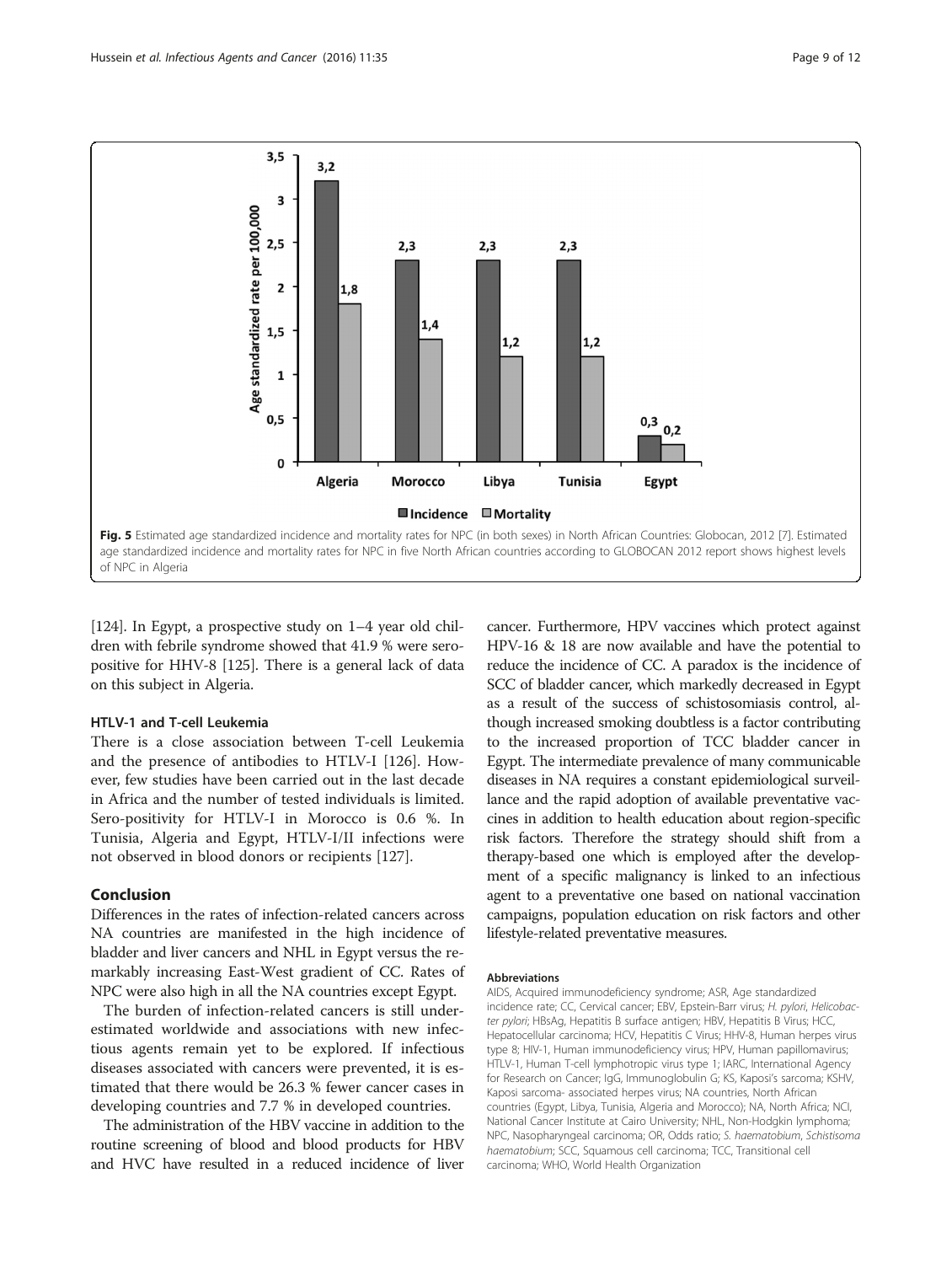# <span id="page-9-0"></span>Acknowledgement

This study was financially supported by the European Union, EU FP7/2007- 2013 grant 260715. The funders had no role in study design, decision to publish, or preparation of the manuscript.

#### Authors' contributions

WAA, MK, MA and AF planned the study. WAA, WMH, LM and MK performed the literature search. WAA, MK, LM and MA evaluated research articles included. WMH and RDT wrote review sections, figures and tables. WAA, LM, AF, MK, and RDT revised and edited to obtain the final format. All authors read and approved the final manuscript.

#### Authors' information

WMH is a research assistant with a Master's degree in public health and M.B.B.Ch degree in Medicine.

WAA is a professor of public health with a broad experience in

epidemiology and mutagenesis research.

MA is a researcher with a broad experience in cancers associated with viruses.

LM is a researcher with background in stem cell research and oncogenesis. AF is a scientist with a great experience in research on cancer epidemiology and cancer risk factors and prevention.

RDT holds a BSc in Molecular Biology and an MSc in Biotechnology; her work focuses on virology and epidemiological research.

MK is a researcher with a great experience in infectious diseases and cancer research.

#### Competing interests

The authors declare that they have no competing interests.

#### Author details

<sup>1</sup>Department of Community, Environmental and Occupational Medicine, Faculty of Medicine, Ain ShamsUniversity, Cairo, Egypt. <sup>2</sup>Biology and Medical Research Unit, National Center of Energy, Sciences and Nuclear Technics, Rabat, Morocco. <sup>3</sup> Laboratory of Onco-virology, Institut Pasteur du Maroc, Casablanca, Morocco. <sup>4</sup>Department of Molecular Genetic Epidemiology, German Cancer Research Center (DKFZ), Heidelberg, Germany. <sup>5</sup>Center for Primary Health Care Research, Clinical Research Center, Lund University, Malmö, Sweden.

# Received: 31 March 2016 Accepted: 9 June 2016 Published online: 10 August 2016

#### References

- 1. de Martel C, Farley J, Franceschi S, Bray F, Forman D, Plummer M. Global burden of cancers attributable to infections in 2008: a review and synthetic analysis. Lancet Oncol. 2012;13(6):607–15.
- 2. Jemal A, Center MM, DeSantis C, Ward EM. Global patterns of cancer incidence and mortality rates and trends. Cancer Epidemiol Biomarkers Prev. 2010;19(8):1893–907.
- 3. Parkin DM. The global health burden of infection-associated cancers in the year 2002. Int J Cancer. 2006;118(12):3030–44.
- 4. World Health Organization, International Agency for Rresearch on Cancer, IARC Monographs on the Evaluation of Carcinogenic Risks to Humans: Biological agents, 2012; 100 B: 39-40. [[http://publications.iarc.fr/Book-And-](http://publications.iarc.fr/Book-And-Report-Series/Iarc-Monographs-On-The-Evaluation-Of-Carcinogenic-Risks-To-Humans/Biological-Agents-2012)[Report-Series/Iarc-Monographs-On-The-Evaluation-Of-Carcinogenic-Risks-To-](http://publications.iarc.fr/Book-And-Report-Series/Iarc-Monographs-On-The-Evaluation-Of-Carcinogenic-Risks-To-Humans/Biological-Agents-2012)[Humans/Biological-Agents-2012\]](http://publications.iarc.fr/Book-And-Report-Series/Iarc-Monographs-On-The-Evaluation-Of-Carcinogenic-Risks-To-Humans/Biological-Agents-2012). Accessed 1 Mar 2016.
- 5. Zanetti R, Tazi MA, Rosso S. New data tells us more about cancer incidence in North Africa. Eur J Cancer. 2010;46(3):462–6.
- 6. Bray F, Ren JS, Masuyer E, Ferlay J. Global estimates of cancer prevalence for 27 sites in the adult population in 2008. Int J Cancer. 2013;132(5):1133–45.
- 7. Ferlay J, Soerjomataram I, Ervik M, Dikshit R, Eser S, Mathers C, Rebelo M, Parkin DM, Forman D, Bray F. GLOBOCAN 2012 v1.0, Cancer Incidence and Mortality Worldwide: IARC Cancer Base No. 11 [Internet]. Lyon, France: International Agency for Research on Cancer; 2010 [[http://globocan.iarc.fr,](http://globocan.iarc.fr/) Accessed on 25/12/2013., 2013].
- 8. Parkin D. The global burden of urinary bladder cancer. Scand J Urol Nephrol. 2008;42 Suppl 218:12–20.
- Khaled H. Schistosomiasis and Cancer in Egypt: Review. J Adv Res. 2013;4(5):461–6.
- 10. Steinmann P, Keiser J, Bos R, Tanner M, Utzinger J. Schistosomiasis and water resources development: Systematic review, meta-analysis, and estimates of people at risk. Lancet Infect Dis. 2006;6(7):411–25.
- 11. El Khoby T, Galal N, Fenwick A. The USAID/Government Egypt's Schistosomiasis Research Project (SRP). Parasitol Today. 1998;14:92–6.
- 12. World Bank. Egypt-National Schistosomiasis Control Project. Washington, DC: World Bank; 2008. [http://documents.worldbank.org/curated/en/2008/06/ 9689864/egypt-national-schistosomiasis-controlproject]. Accessed 1 Mar 2016.
- 13. WHO. Schistosomiasis number of people treated 2009. Wkly Epidemiol Rec. 2011;86:73–80.
- 14. Amarir F, El Mansouri B, Fellah H, Sebti F, Mohammed L, Handali S, et al. National serologic survey of Haematobium schistosomiasis in Morocco evidence for elimination. Am J Trop Med Hyg. 2011;84(1):15–9.
- 15. 15. Barakat R, El Morshedy H, Farghaly A. Human Schistosomiasis in the Middle East and North Africa Region. In: Neglected tropical diseases – Middle East and North Africa. Mary Ann McDowell, Sima Rafati: Springer-Verlag Wien; 2014. [\[http://link.springer.com/book/10.1007/978-3-7091-1613-](http://link.springer.com/book/10.1007/978-3-7091-1613-5) [5](http://link.springer.com/book/10.1007/978-3-7091-1613-5)]. Accessed 1 Mar 2016.
- 16. Hamdi Cherif M, Serraino D, Mahnane A, Laouamri S, Zaidi Z, Boukharouba H, et al. Time trends of cancer incidence in Setif, Algeria, 1986–2010. BMC Cancer. 2014;14:637.
- 17. Obtel M, Lyoussi B, Tachfouti N, Mathoulin Pelissier N, Nejjari C. Using surveillance data to understand cancer trends: an overview in Morocco. Archives of Public Health. 2015;73:45–51.
- 18. Missaoui N, Trabelsi A, Parkin DM, Jaidene L, Chatti D, Mokni M, et al. Trends in the incidence of cancer in the Sousse region, Tunisia, 1993–2006. Int J Cancer. 2010;127:2669–77.
- 19. Bodalal Z, Azzuz R, Bendardaf R. Cancers in Eastern Libya: First results from Benghazi Medical Center. World J Gastroenterol. 2014;20:6293–301.
- 20. Gouda I, Mokhtar N, Bilal D, El-Bolkainy T, El-Bolkainy MN. Bilharziasis and bladder cancer: a time trend analysis of 9843 patients. J Egypt Nat Cancer Inst. 2007;19(2):158–62.
- 21. El Sebaie I, El Bolkainy M, Hussein M. Cancer Institute registry. Med J Cairo Univ. 1973;41:175–82.
- 22. Lamm DL, Tori FM. Bladder Cancer. Cancer J Clin. 1996;46:93–113.
- 23. Felix AS, Soliman AS, Khaled H, Zaghloul MS, Banerjee M, El-Baradie M, et al. The changing pattern of bladder cancer in Egypt over the past 26 years. Cancer Causes Control. 2008;19(4):421–9.
- 24. Vaccarella S, Bruni L, Seoud M. Burden of human papilloma virus infections and related diseases in the extended Middle East and North Africa region. Vaccine. 2013;315:G32–44.
- 25. Walboomers JM, Jacobs MV, Manos MM, Bosch FX, Kummer JA, Shah KV, et al. Human papillomavirus is a necessary cause of invasive cervical cancer worldwide. J Pathol. 1999;189(1):12–9.
- 26. Clifford G, Franceschi S, Diaz M, Muñoz N, Villa LL. Chapter 3: HPV typedistribution in women with and without cervical neoplastic diseases. Vaccine. 2006;31(24):26–34.
- 27. Bosch FX, Lorincz A, Muñoz N, Meijer CJ, Shah KV. The causal relation between human papillomavirus and cervical cancer. J Clin Pathol. 2002;55(4):244–65.
- 28. Seoud MA, Seoud KM, Lindely S, Anis S. Human papillomavirus (HPV): Burden of the disease in cervical cancer in the extended Middle East and North Africa. A comprehensive review. J Clin Oncol 2009; 27 (suppl; abstr e16577) meeting report (2009 Asco Annual meeting).
- 29. Bruni L, Diaz M, Catellsague X, Ferrer E, Bosch X, de Sanjose S. Cervical Human Papillomavirus Prevalence in 5 Continents: Meta-Analysis of 1 Million Women with Normal Cytological Findings. J Infect Dis. 2010;202(12):1789–99.
- 30. Castellsagué X, de Sanjosé S, Aguado T, Louie K.S, Bruni L, Muñoz J, Diaz M, Irwin K, Gacic M, Beauvais O, Albero G, Ferrer E, Byrne S, Bosch F X. HPV and Cervical Cancer in the World 2007 Report. WHO/ICO Information Centre on HPV and Cervical Cancer (HPV Information Centre) [[http://www.hpvcentre.](http://www.hpvcentre.net/hpvpublications.php) [net/hpvpublications.php\]](http://www.hpvcentre.net/hpvpublications.php). Accessed 12 Dec 2016.
- 31. Bruni L, Barrionuevo-Rosas L, Serrano B, Brotons M, Cosano R, Muñoz J, Bosch F, de Sanjosé S, X. C. ICO Information Centre on HPV and Cancer (HPV Information Centre). Summary Report 2013-12-16 [Data Accessed] 2013.
- 32. Palefsky JM. HPV infection in men. Dis Markers. 2007;23(4):261–72.
- 33. Zur Hausen H. Papillomaviruses and cancer: from basic studies to clinical application. Nat Rev Cancer. 2002;2(5):342–50.
- 34. Chin-Hong PV, Palefsky JM. Natural history and clinical management of anal human papillomavirus disease in men and women infected with human immunodeficiency virus. Clin Infect Dis. 2002;35(9):1127–34.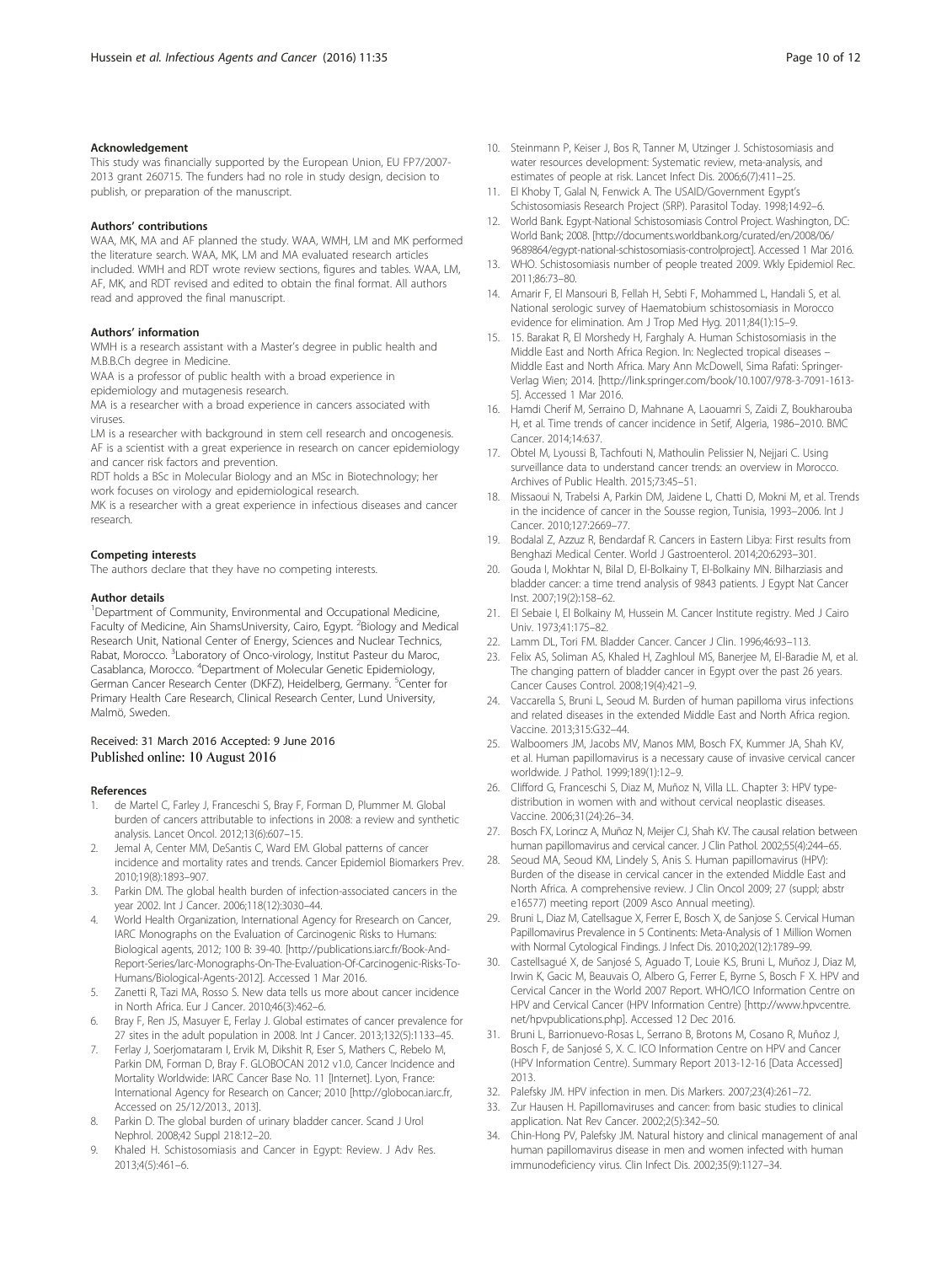- <span id="page-10-0"></span>35. Parkin DM, et al., Cancer Incidence in Five Continents. IARC Scientific Publications No. 155, 2002. VIII.
- 36. Curado MP, et al., Cancer Incidence in Five Continents. IARC Scientific Publications No. 160, 2007. IX.
- 37. UNESCO Institute for Statistics Data Centre [online database]. Montreal, UNESCO Institute for Statistics, 2012. Available at: [http://stats.uis.unesco.org](http://stats.uis.unesco.org/) [Accessed on Jan 2013].
- 38. Nahet A, Boublenza L, Hassaine H, Masdoua N, Prétet JL, Belglaiaa E, et al. HPV DNA genotyping: A study of anogenital, head and neck and skin cancers in a population from west Algerian. HPV detection in different cancers from an Algerian population. Bull Cancer. 2016;103:455–60.
- 39. Jemal A, Bray F, Center MM, Ferlay J, Ward E, Forman D. Global cancer statistics. CA Cancer J Clin. 2011;61(2):69–90.
- 40. Lu SN, Su WW, Yang SS, Chang TT, Cheng KS, Wu JC, et al. Secular trends and geographic variations of hepatitis B virus and hepatitis C virus-associated hepatocellular carcinoma in Taiwan. Int J Cancer. 2006; 119:1946–52.
- 41. Huang YH, Wu JC, Chau GY, Tsay SH, King KL, Sheng WY, Lui WY, Lee SD. Detection of serum hepatitis B, C, and D viral nucleic acids and its implications in hepatocellular carcinoma patients. J Gastroenterol. 1998;33:512–6.
- 42. Lee SD, Lee FY, Wu JC, Hwang SJ, Wang SS, Lo KJ. The prevalence of antihepatitis C virus among Chinese patients with hepatocellular carcinoma. Cancer. 1992;69:342–5.
- 43. Bosch FX, Ribes J, Díaz M, Cléries R. Primary liver cancer: worldwide incidence and trends. Gastroenterology. 2004;127(5 Suppl 1):S5–16.
- 44. Dhanasekaran R, Limaye A, Cabrera R. Hepatocellular carcinoma: current trends in worldwide epidemiology, risk factors, diagnosis, and therapeutics. Hepat Med. 2012;4:19–37.
- 45. Bahri O, Ezzikouri S, Alaya-Bouafif NB, Iguer F, Feydi AE, Mestiri H, et al. First multicenter study for risk factors for hepatocellular carcinoma development in North Africa. World J Hepatol. 2011;3(1):24–30.
- 46. Gisbert JP, García-Buey L, Pajares JM, Moreno-Otero R. Prevalence of hepatitis C virus infection in B-cell non-Hodgkin's lymphoma: systematic review and meta-analysis. Gastroenterology. 2003;125(6):1723–32.
- 47. Matsuo K, Kusano A, Sugumar A, Nakamura S, Tajima K, Mueller NE. Effect of hepatitis C virus infection on the risk of non-Hodgkin's lymphoma: a metaanalysis of epidemiological studies. Cancer Sci. 2004;95(9):745–52.
- 48. Dal Maso L, Franceschi S. Hepatitis C virus and risk of lymphoma and other lymphoid neoplasms: a meta-analysis of epidemiologic studies. Cancer Epidemiol Biomarkers Prev. 2006;15(11):2078–85.
- 49. Gasim IG. Hepatitis B, virus in the Arab world: Where do we stand? Arab J Gastroenterol. 2013;14:35–43.
- 50. Khelifa F, Thibault V. Characteristics of hepatitis B viral strains in chronic carrier patients from North-East Algeria. Pathol Biol. 2009;57(1):107–13.
- 51. Elzouki A, Hepatitis B. C and HIV infection in Libya. Libyan J Infect Dis. 2007; 1:132–3.
- 52. Alashek WA, McIntyre CW, Taal MW. Hepatitis B and C infection in haemodialysis patients in Libya: prevalence, incidence and risk factors. BMC Infect Dis. 2012;12:265.
- 53. Salem MA, EM Elnifro EM, Alshuwen F. Molecular Analysis of Hepatitis B Virus Isolates in Libya: Predominant Circulation of Hepatitis B Virus Genotype D. J Gastroenterol Hepatol Res. 2012;1(7):119–21.
- 54. Ezzikouri S, Chemin I, Chafik A, Wakrim L, Nourlil J, Malki AE, et al. Genotype determination in Moroccan hepatitis B chronic carriers. Infect Genet Evol. 2008;8(3):306–12.
- 55. Djeriri K, Laurichesse H, Merle JL, Charof R, Abouyoub A, Fontana L, et al. Hepatitis B in Moroccan health care workers. Occup Med. 2008;58(6):419–24.
- 56. Sbai A, Baha W, Ougabrai H, Allalia T, Dersi N, Lazaar F, et al. Hepatitis B prevalence and risk factors in Morocco. Pathol Biol. 2012;60(5):3.
- 57. Zohoun A, Hadef R, Zahid H, Benkirane M. Seroprevalence of HBV and HCV in blood donors at the Blood Transfusion Center of Mohammed V Military Teaching Hospital in Rabat Morocco. Med Trop. 2011;71(5):513–4.
- 58. Heikel J, Sekkat S, Bouqdir F, Rich H, Takourt B, Radouani F, et al. The prevalence of sexually transmitted pathogens in patients presenting to a Casablanca STD clinic. Eur J Epidemio. 1999;15(8):711–5.
- 59. Benjelloun S, Bennani A, Sekkat S, Benslimane A. Les hépatites virales au Maroc. Aspects épidémiologique et moléculaire [Abstract]. Journées scientifiques de medecine. 2002;60–4:60–4.
- 60. Aqodad N, Lahbabi M, Elyousfi M, Mellouki I, Benajah D, Elabkari M, et al. Prevalence of VHC-Ab and HBsAg among blood donors in Guelmim in the south of Morocco. Hep Intl. 2011;5(1):96.
- 61. Baha W, Ennajib MM, Lazara F, Melloulc M, El Fahimec E, El Malkia A, et al. HBV genotypes prevalence, precore and basal core mutants in Morocco. Infect Genet Evol. 2012;12(6):1157–62.
- 62. Jemni S, Ikbel K, Kortas M, Mahjoub J, Ghachem L, Bidet JM, et al. Seropositivity to hepatitis C virus in Tunisian haemodialysis patients. Nouv Rev Fr Hemato. 1994;36(5):349–51.
- Triki H, Said N, Ben Salah A, Arrouji A, Ben Ahmed F, Bouguerra A, et al. Seroepidemiology of hepatitis B, C and delta viruses in Tunisia. Trans R Soc Trop Med Hyg. 1997;91(1):11–4.
- 64. Bahri O, Cheikh I, Hajji N, Djebbi A, Maamouri N, Sadraoui A, et al. Hepatitis B genotypes, precore and core promoter mutants circulating in Tunisia. J Med Virol. 2006;78(3):353–7.
- 65. Meldal BH, Moula NM, Barnes IH, Boukef K, Allain JP. A novel hepatitis B virus subgenotype, D7, in Tunisian blood donors. J Gen Virol. 2009;90(Pt 7): 1622–8.
- 66. Sherif MM, Abou-Aita BA, Abou-Elew MH, el-Kafrawi AO. Hepatitis B virus infection in upper and lower Egypt. J Med Virol. 1985;15(2):129–35.
- 67. Ismail AM, Ziada HN, Sheashaa HA, Shehab El-Din AB. Decline of viral hepatitis prevalence among asymptomatic Egyptian blood donors: a glimmer of hope. Eur J Intern Med. 2009;20(5):490–3.
- 68. Wasfi OA, Sadek NA. Prevalence of hepatitis B surface antigen and hepatitis C virus antibodies among blood donors in Alexandria. Egypt East Mediterr Health J. 2011;17(3):238–42.
- 69. Said ZN, Sayed MH, Salama II, Aboel-Magd EK, Mahmoud MH, Setouhy ME, et al. Occult hepatitis B virus infection among Egyptian blood donors. World J Hepatol. 2013;5(2):64–73.
- 70. Lehman EM, Wilson ML. Epidemiology of hepatitis viruses among hepatocellular carcinoma cases and healthy people in Egypt: a systematic review and meta-analysis. Int J Cancer. 2009;124(3):690–7.
- 71. Khaled IA, Mahmoud OM, Saleh AF, Bioumie EE. Prevalence of HBV genotypes among Egyptian hepatitis patients. Mol Biol Rep. 2011;38(7):4353–7.
- 72. Lavanchy D. Evolving epidemiology of hepatitis C virus. Clin Microbiol Infect. 2011;17(2):107–15.
- 73. Perz JF, Armstrong GL, Farrington LA, Hutin YJ, Bell BP. The contributions of hepatitis B virus and hepatitis C virus infections to cirrhosis and primary liver cancer worldwide. J Hepatol. 2006;45(4):529–38.
- 74. Guerra J, Garenne M, Mohamed MK, Fontanet A. HCV burden of infection in Egypt: results from a nationwide survey. J Viral Hepat. 2012; 19(8):560–7.
- 75. Roudot-Thoraval F, Deforges L, Girollet PP, Maria B, Milliez J, Pathier D, Duval J, Dhumeaux D. Prevalence of hepatitis C virus antibodies (tests ELISA 2 and RIBA 2) in a population of pregnant women in France. Gastroenterol Clin Biol. 1992;16(3):255–9. Article in French.
- 76. Chiaramonte M, Pupo A, Menegon T, Baldo V, Malatesta R, Trivello R. HBV and HCV infection among non-European Union immigrants in North-East Italy. Epidemiol Infect. 1998;121(1):179–83.
- 77. Hemminki K, Mousavi SM, Brandt A, Ji J, Sundquist J. Liver and gallbladder cancer in immigrants to Sweden. Eur J Cancer. 2010;46(5):926–31.
- 78. Ayed Z, Houinato D, Hocine M, Ranger-Rogez S, Denis F. Prevalence of serum markers of hepatitis B and C in blood donors and pregnant women in Algeria. Bull Soc Pathol Exot. 1995;88(5):225–8.
- 79. National Travel Health Network, C., Country Information, Algeria, Tunisia, Morocco, 2009.
- 80. Berkane S. French Luncheon comment prendre en charge les patients atteints d'hépatite C avec les médicaments disponibles en Algérie, 2009.
- 81. Rouabhia S, Sadelaoud M, Chaabna-Mokrane K, Toumi W, Abenavoli L. Hepatitis C virus genotypes in north eastern Algeria: A retrospective study. World J Hepatol. 2013;5(7):393–7.
- 82. Saleh MG, Pereira LM, Tibbs CJ, Ziu M, al-Fituri MO, Williams R, McFarlane IG. High prevalence of hepatitis C virus in the normal Libyan population. Trans R Soc Trop Med Hyg. 1994;88(3):292–4.
- 83. Daw MA, Elkaber MA, Drah AM, Werfalli MM, Mihat AA, Siala IM. Prevalence of hepatitis C virus antibodies among different populations of relative and attributable risk. Saudi Med J. 2002;23(11):1356–60.
- 84. Elasifer HA, Agnnyia YM, Al-Alagi BA, Daw MA. Epidemiological manifestations of hepatitis C virus genotypes and its association with potential risk factors among Libyan patients. Virol J. 2010;7(317):7–317.
- 85. Benjelloun S, Bahbouhi B, Sekkat S, Bennani A, Hda N, Benslimane A. Anti-HCV seroprevalence and risk factors of hepatitis C virus infection in Moroccan population groups. Res Virol J. 1996;147:247–55.